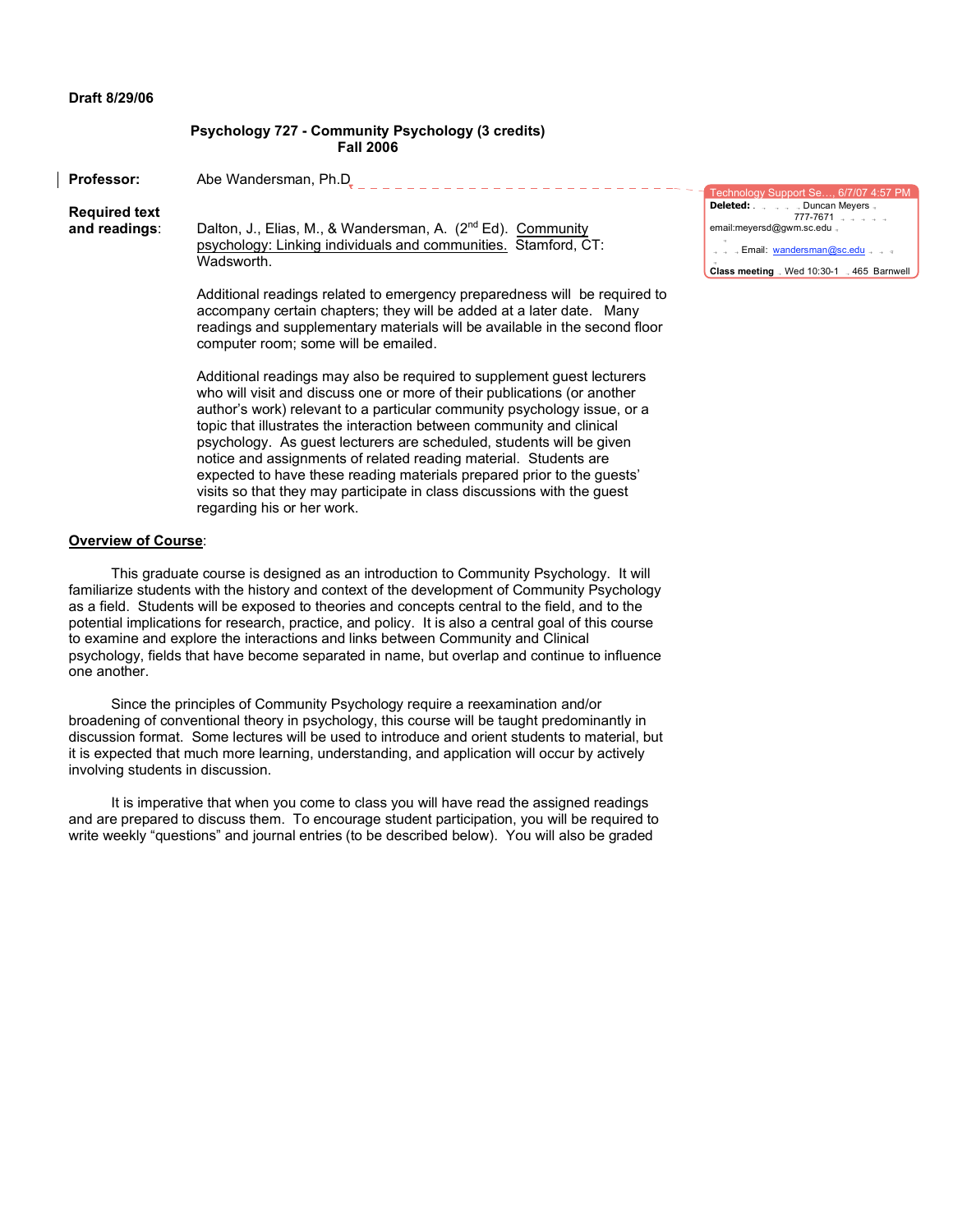for a written project which is designed to help students experience and apply their learning in Community Psychology.

# **General Assignments & Grading**:

\* Class attendance & participation. Class participation is viewed as critical to learning and understanding the material. Readings for each class should be read prior to class and students should be prepared to discuss them. **Each week, students will be required to submit a "question" or "comment" on each reading --by Tuesday at 9am via email. (the last person should compile all of the comments in one document)** These should be based on the readings for that week, and should be in the form of questions or issues from the readings that are appropriate for class discussion (i.e., a controversial issue; a personal or professional experience, etc. Not every person's question will be discussed every week. Though it is understandable that some students enjoy contributing verbally more than other students, there are various ways in which students can contribute to discussion. Students may contribute by adding salient points, by answering relevant questions posed by the professor, or by posing important points to the discussion. Students' final grades will reflect their level of participation across the class meetings and an assessment of the quality of their questions. 55%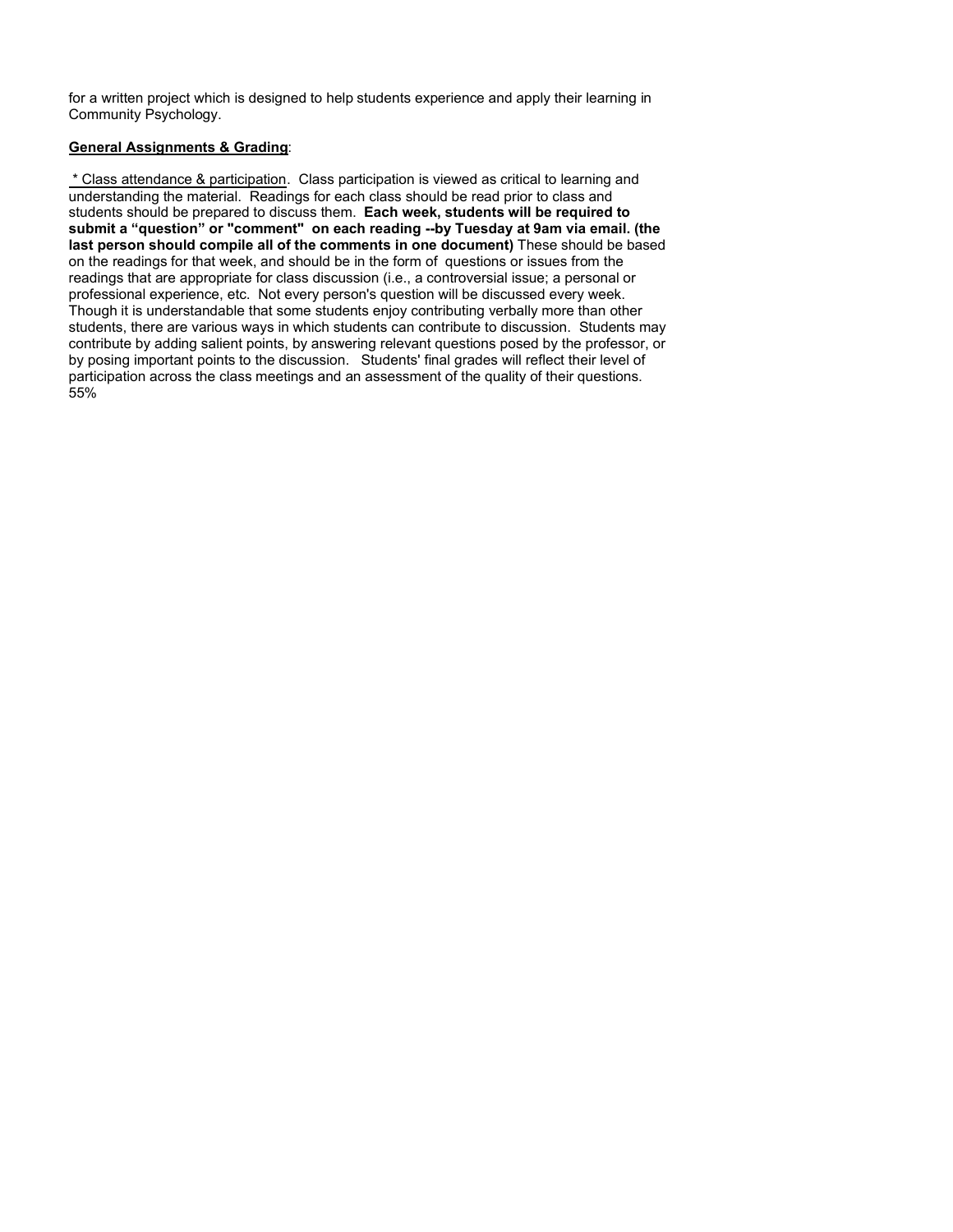- Participation in Class Project. A project related to course content is required. This will be described in class. . This will also be described in class. (45%)
	- **Extra Credit.** Southeastern Eco Community Conference. There will be a regional meeting hosted by Vanderbilt U. graduate students in Nashville on September .. More information about registration will be provided.

*NOTE: This syllabus provides information about the major assignments and requirements of the course. Due to the nature of the course (i.e., educating citizens about their communities and relevant current events), occasional additions may be added to the requirements (or small changes made to assignments) listed within this syllabus. You will be given appropriate notice of any changes that might occur, or any changes in expectations from you. As graduate students in a rapidly evolving field, it is expected that you will be prepared to handle newly emerging activities as might be encountered by professionals in the field (within reason and recognition of the demands on your time). Further, unlike prior courses you may have taken, some flexibility and ambiguity may be apparent in the assignments for this course. Again, these are conditions encountered by professionals in the field and it is hoped that you will learn from applying decision-making skills and creativity to tackle your work.*

## **Sequence of Weekly Chapter Assignments and Additional required readings**

**Note that the chapter assignments do not follow the sequence of the book. The first few weeks' chapter assignments are doubled so as to provide you with a final three weeks with no assignments other than completion of the Grant and the Journal entries.**

| <b>WEEK &amp; DATES</b> | <b>ASSIGNED READINGS</b>                                                                           |
|-------------------------|----------------------------------------------------------------------------------------------------|
| Week 1: Aug. 30         |                                                                                                    |
| Week 2: Sept 6          | Chapter 1: What is Community Psychology?<br>Chapter 14: Program Evaluation and Program Development |
| Week 3: Sept. 13        | Chapter 1 of GTO: Needs Assessment                                                                 |
| Week 4: Sept. 20        | Wandersman (2003) Community science:<br>Chapter 9: Prevention & Promotion: Key Concepts            |